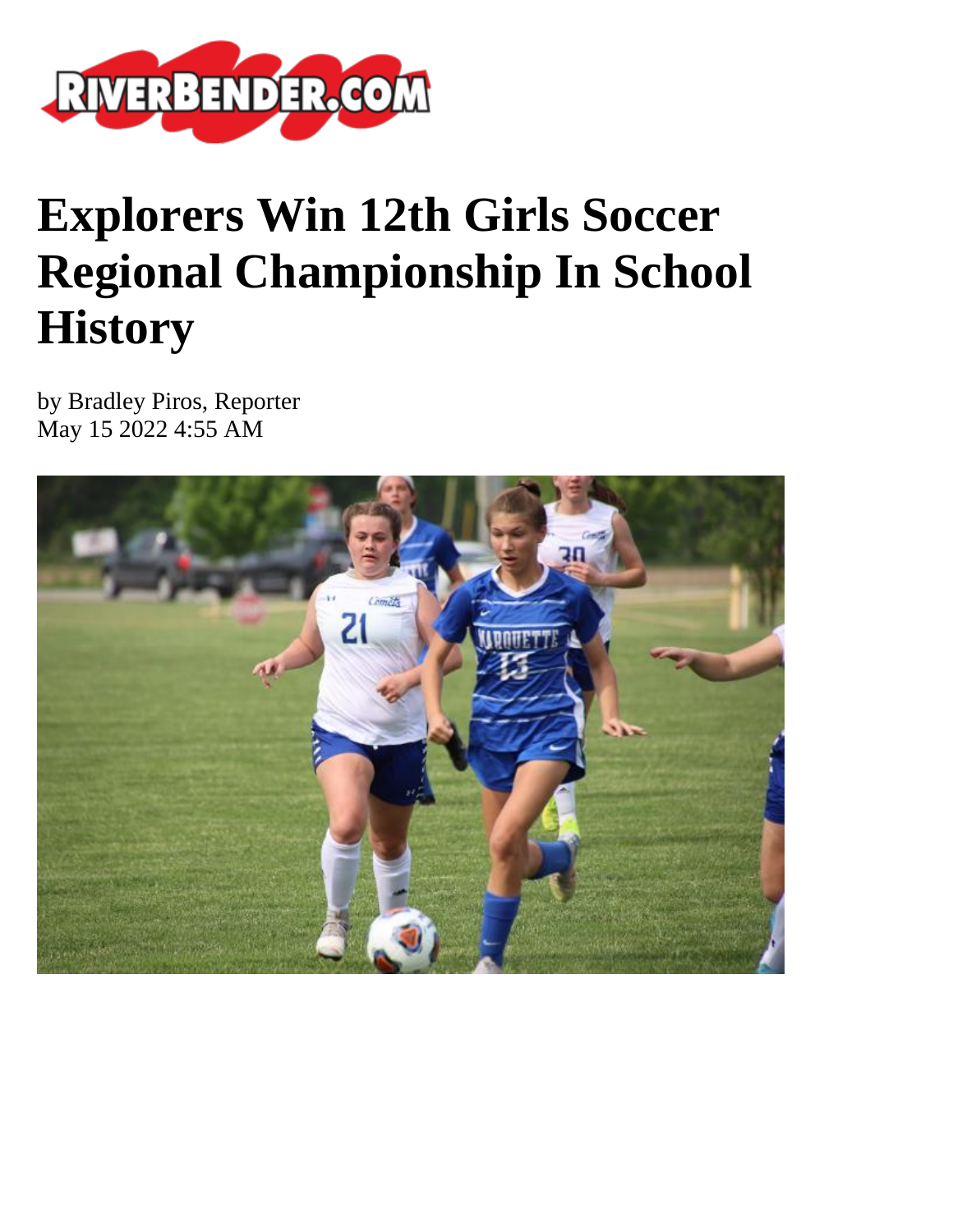

GREENVILLE – The Alton Marquette girls soccer team was crowned Regional Champions Friday afternoon (May 13) after they defeated the Greenville High School Comets by a score of 7-1.

It marks the  $12<sup>th</sup>$  time in school history the Explorers have won a regional plaque with the last time coming in 2019.

The Explorers finished their regular season with a record of 13-6-3.

"I think getting results is sometimes taken for granted," Marquette head coach Brian Hoener said after the win.

"We're proud of the fact we won 15 games and we're proud of the fact that we're regional champions.," he said. "We're going to celebrate that and move forward with the expectation of winning some more games."

Marquette wasted literally no time getting onto the scoresheet against the Comets. Nine seconds into the game, pretty much right after the kickoff, senior midfielder Jillian Nelson made a great heads-up play. She noticed that Greenville's keeper was quite a bit off her line, so Nelson took a shot from right inside half field and soared it into the back of the net to make it 1-0.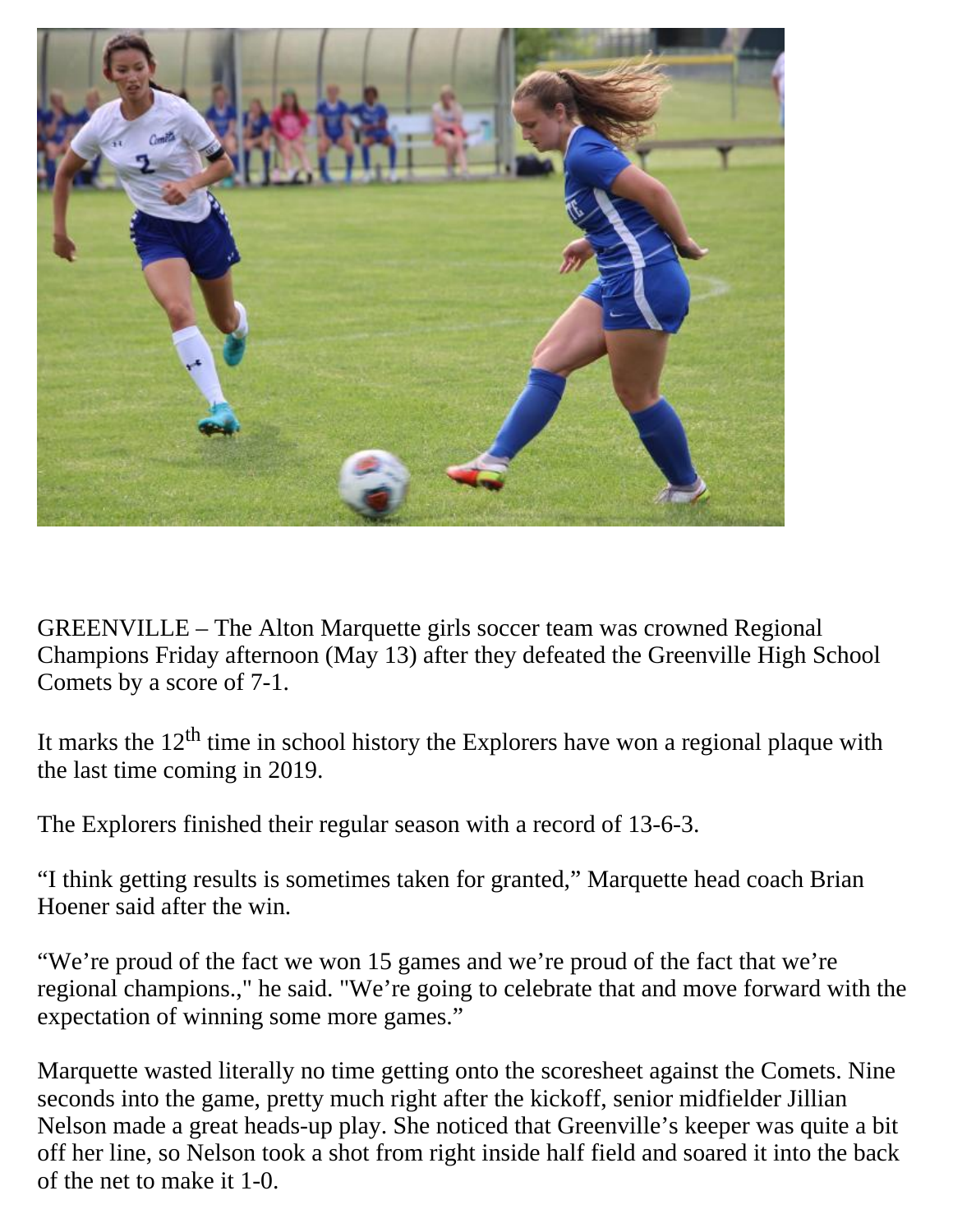In the 15<sup>th</sup> minute, the Explorers doubled their lead. Freshman forward Ella Anselm crossed a ball in toward the back post and junior midfielder Caroline Stephan was there to put it home.

Five minutes later Anselm scored from right around the 18-yard box. Greenville's keeper got a touch, but it wasn't enough to stop the shot. Her  $26<sup>th</sup>$  goal of the season, which leads her team, made it 3-0 inside 20 minutes.

In the  $38<sup>th</sup>$  minute, another freshman scored. This time it was midfielder Lily Covert. After the ball ricocheted off of a Greenville defender it bounced back to her for an open look at net. She scored easily from rather close up.

The last goal of the half came from Stephan. She scored her second of the day in the 39<sup>th</sup> minute. A through ball came to her as she was crossing half field line. She ran on to it and only had one defender to beat. She did so and then beat the keeper once again to make it 5-0 headed into halftime.

Nelson and Anselm each scored again in the second half to make it seven. The Comets did score, but it was only a consolation.

Three players each had two goals for Marquette with four different goal scorers overall, something coach Hoener loves to see.

"The objective was to play to our skill level and play to our talent level and I think we did that. I'm happy with the way we played," Hoener added.

The Explorers will move on to face Sacred Heart-Griffin in the Sectional Semifinals. That game is set for Tuesday, May 17 at 6 p.m. at Quincy Notre Dame.